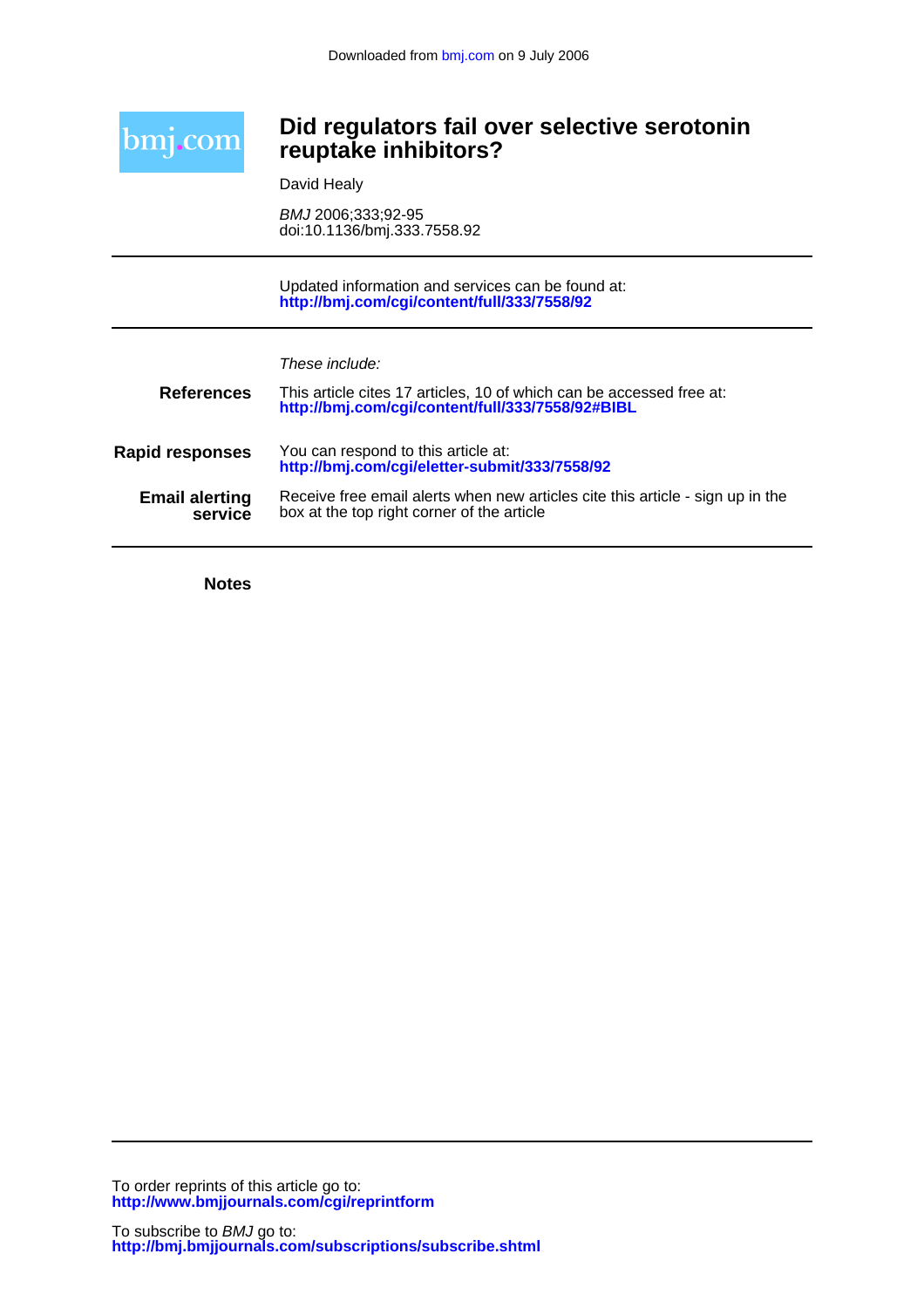# Analysis and comment

## *Drug regulation* **Did regulators fail over selective serotonin reuptake inhibitors?**

David Healy

Controversy over the safety of antidepressants has shaken public confidence. Were mistakes made and could they have been avoided?

North Wales Department of Psychological Medicine, Cardiff University, Bangor LL57 2PW David Healy *professor of psychiatry* healy\_hergest@

compuserve.com *BMJ* 2006;333:92–5 GlaxoSmithKline's recent letter to doctors points to a sixfold increase in risk of suicidal behaviour in adults taking paroxetine.1 This contrasts with the data in the UK Medicines and Healthcare Products Regulatory Authority's expert working group report on suicide and antidepressants published in December 2004.<sup>2</sup> Many people expect drug companies to be slow to concede that a drug causes hazards, but we do not expect our regulators to be even slower, so any hint that this might have been the case needs to be examined.

#### **Regulatory problem**

In February 1990 an article raised concerns that the recently licensed fluoxetine might trigger suicide acts in depressed patients.<sup>3</sup> A series of meta-analyses of published and unpublished antidepressant trials subsequently failed to show benefit in terms of suicidal acts with active treatment compared with placebo.<sup>4-9</sup> In fact, each analysis showed a small excess risk with active treatment for all classes of antidepressants, although the increases are compatible with chance and the original authors concluded there were no differences. For much of the 1990s campaigners were saying trials with placebo controls in depression were unethical, and these analyses were attempts to justify placebo controlled trials.

I recently participated in a cumulative metaanalysis of published trials that found an excess of suicide attempts in patients taking selective serotonin reuptake inhibitors (SSRIs) compared with those taking placebo.10 The numbers in the individual trials are small, so that although from 1988 onwards the point estimate indicates roughly a doubling of the risks of suicidal acts with SSRIs, the effect has only recently been consistently significant. Nevertheless, the trend should have been seen by both companies and regulators as something that required investigation before it became significant.

In October 1990, a medical officer within the division of neuropharmacological drug products of

the US Food and Drug Administration informed SmithKline Beecham that his division did not see the relation between fluoxetine and suicide as: "a real issue, but rather as a public relations problem."11 If the FDA's view reflected that expressed in this communication, this position was adopted without holding a scientific advisory meeting. When the FDA held an advisory meeting on the issue of fluoxetine and suicide in September 1991, evidence on two other SSRIs, sertraline and paroxetine, already with FDA for close to two years, was not presented at the meeting. The combined raw data from trials of adults taking these drugs has never been shown to an FDA advisory panel.

Trials in children conducted from the mid-1990s indicated a risk ratio for suicidal acts (no suicides occurred) with antidepressants compared with placebo of 2.19 (95% confidence interval 1.50 to 3.19;  $P = 0.00005$ .<sup>12</sup> These results have recently formed the basis of warnings about the use of SSRIs in children. Clinical trials in adults submitted for regulatory approval of all new antidepressants show a similar risk ratio for suicidal acts compared with placebo of 2.17  $(1.39 \text{ to } 3.39; P = 0.0004)$  and for suicides of 4.61 (1.13) to 18.74;  $P = 0.0187$ .<sup>13</sup> However, until May 2006 no warnings were issued for adults.

#### **Manipulation of data**

Although data submitted to the FDA show an excess of suicides with every antidepressant licensed since 1987 compared with placebo, this simple but crucial finding continues to be obscured. When presenting data on fluoxetine, sertraline, and paroxetine to both regulators and journals, the manufacturers included a series of suicidal acts that happened in the run-in phase before patients were randomised, presenting these as a post-randomisation placebo group. Figure 1 shows this disposition of the data schematically.

FDA reviewers noted this recoding at the time.<sup>14 15</sup> Pfizer and GlaxoSmithKline, faced with the claim made here about the way in which data had been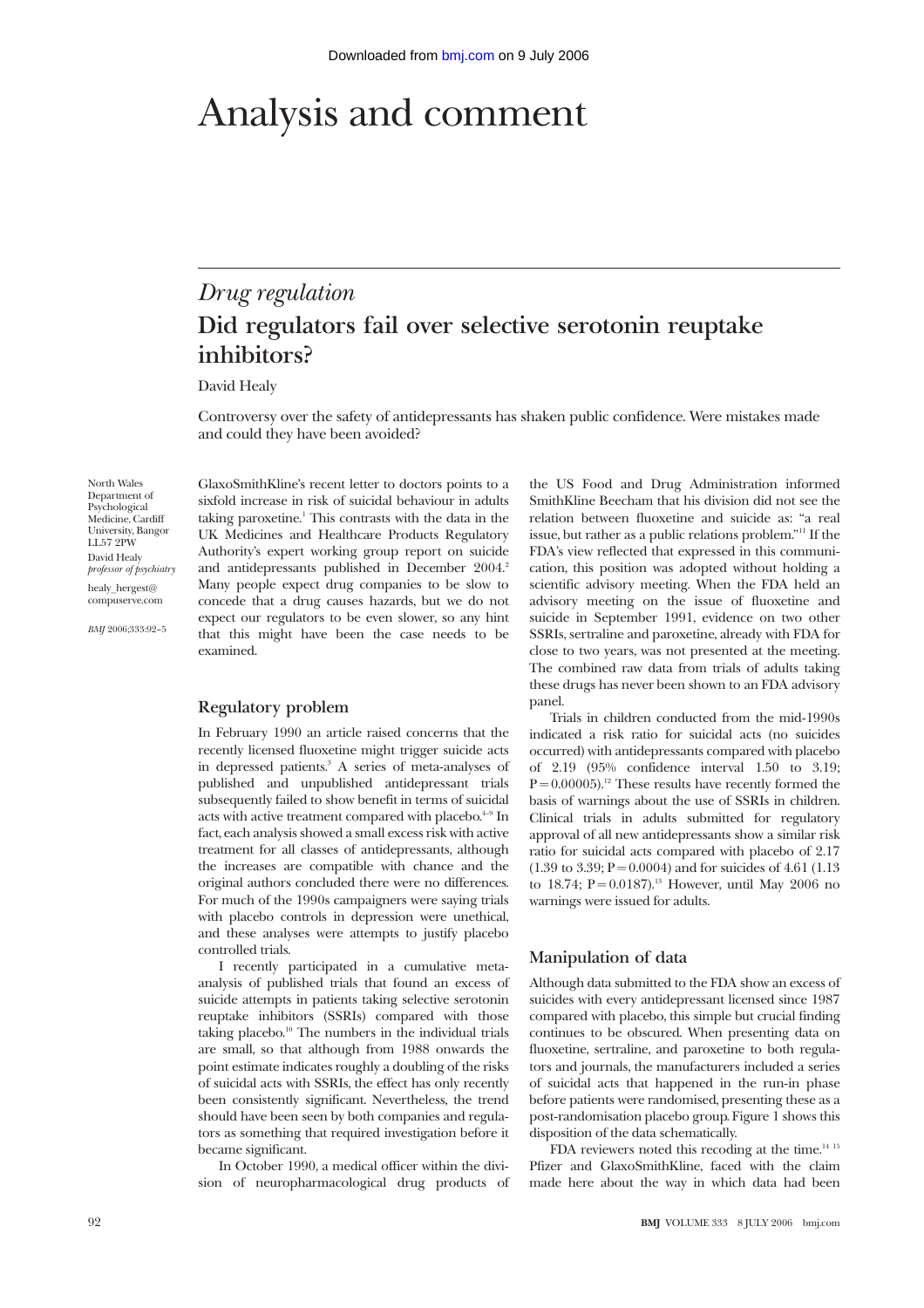presented to regulators,<sup>16</sup> have not denied what happened, although both companies argue that other factors such as duration of exposure to treatment need to be taken into account to get a complete picture.<sup>17 18</sup> Pfizer makes it clear that: "Pfizer's 1990 report to FDA plainly shows . . . 3 placebo attempts as having occurred during single blind placebo phases." They add: "FDA has neither criticized these data or the report as inappropriate, nor required additional analyses."19 The FDA in this case noted the recoding of suicides and suicide attempts but did nothing to give the problem publicity that might have led to guidelines being issued to avoid its recurrence in the future.

Crucially until GlaxoSmithKline's recent letter, the publicly available figures for suicides among patients on placebo in trials of paroxetine contained three suicides, all of which occurred after the active treatment phase of trials had finished.<sup>20</sup> One of these occurred 33 days after the end of active treatment, another in a patient started on fluoxetine, and a third in a patient on whom there were no clinical details.<sup>21</sup>

Previous meta-analyses have contained a mixture of controlled and uncontrolled data, and none have controlled for trial when pooling the data. In the case of sertraline and fluoxetine, I have obtained access to data that permits an analysis restricted to the double blind phase of placebo controlled trials and an analysis by trial from 1994. After I excluded patients who committed suicidal acts during the run-in period or after the end of treatment, 11 acts occurred among 2126 patients randomised to sertraline and two among 1196 patients receiving placebo. The analysis by trials gives a Mantel-Haenszel pooled risk ratio of suicides and suicidal acts with sertraline of 2.50 (95% confidence interval 0.72 to 8.67). When placebo controlled data on fluoxetine presented in the original new drug application and in a 1991 company analysis<sup>3</sup> are analysed by trial, there are 1398 acts among patients randomised to fluoxetine and 645 among those randomised to placebo, giving a risk ratio of infinity. Combining the two drugs gives a risk ratio of 3.78 (1.13 to 12.67).

#### **Interpretation of evidence**

The potential availability of figures like this to the FDA and Medicines and Healthcare Products Regulatory Agency (MHRA) from the early 1990s suggests that regulatory approaches to data on safety and efficacy are asymmetric. For efficacy purposes, trials are seen as "assay systems," and any positive results outweigh what may be a majority of negative results. In the case of sertraline, although only one of the initial five trials and five of the first 16 trials had clearly positive results, the FDA and MHRA opted to be guided by indications of possible efficacy that came from a small subset of trials.

As of 2004, a willingness to be guided by indicative data would have provided the regulators with a basis for attaching warnings about suicide acts to the general use of SSRIs since trials in children had established a causal link between antidepressants and suicide acts. However, instead the regulators continued to insist on an all but unreachable threshold. Regulators and companies have stated repeatedly that because the confidence interval for individual drugs and for a pooled analysis of the SSRI trials referenced above<sup>13</sup>



**Fig 1** Time of occurrence and reporting of suicidal acts in adult trials of paroxetine, fluoxetine, and sertraline

overlaps 1.0, there is no credible evidence of a suicide risk, even though the confidence intervals from trials in children for individual drugs include 1.0.

Figure 2 shows the distribution of risk for adult suicides in trials of SSRIs versus placebo with run-in cases removed. The figure shows an increased risk of suicides from active treatment, although the individual trials were not powered to settle the question. The best estimate for the likely risk of suicide on SSRIs over placebo is 2.6, and although minimal or no risk is compatible with the scientific data, the data are also consistent with a 10-fold increase in risk, and 2.6 is the point on the confidence interval with the greatest probability. Statements such as these would mandate further trials powered to settle the issue.<sup>22</sup> Regulators use of statistical concepts of significance in lieu of further trials may stem from the need to make decisions and a hope that a simple rule will remove the risk from making decisions.

#### **Risk periods**

Another way the problem has been obscured relates to risk periods. In the case of sertraline, for instance, FDA officials agreed with Pfizer that the company should do



**Fig 2** Distribution of significance of risk ratios for adult suicides (SSRI v placebo). The line parallel to the x axis represents the 95% confidence interval. The vertical line indicates the point where the confidence interval passes through 1.0. Redrawn from Healy and Whitaker13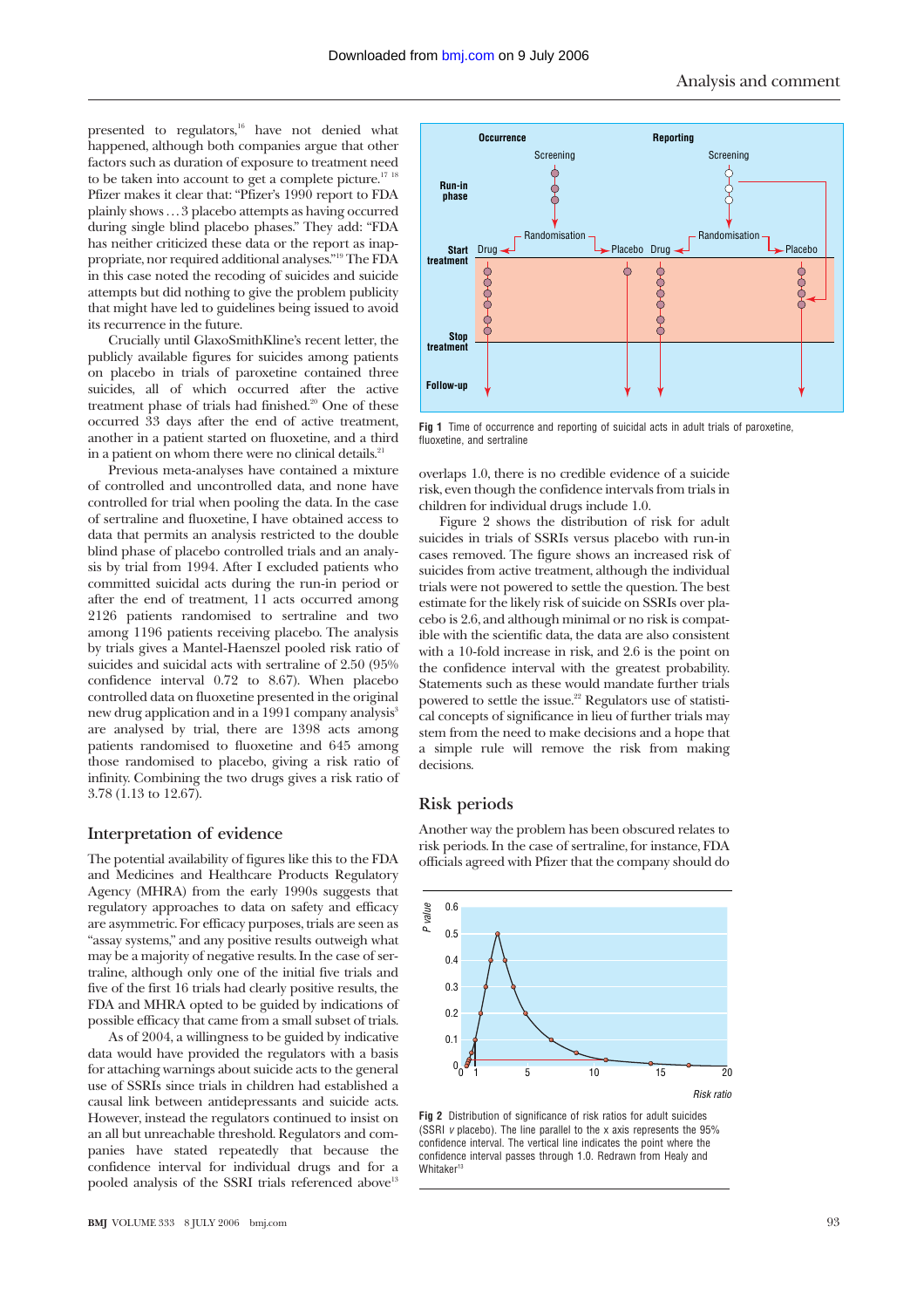survival analyses and that it should control for exposure to the drug in a manner that assumed there was a constant hazard from treatment.<sup>23</sup> This assumption, which averages out periods of greatest risk, is problematic when the clinical evidence points strongly to a clear risk period at the start of treatment rather than a constant hazard.

One analysis combining both the recoding approaches and survival analysis with constant hazard showed a fivefold greater risk of suicidal acts in the placebo group than the paroxetine group. $24$  However, the raw data point to a four times greater risk of suicidal acts in the paroxetine group.<sup>13 14</sup> This analysis and several others included events occurring in the run-in period,<sup>4-7</sup> even though the true disposition of the data (fig 1 left) was in the public domain for some years before.<sup>13 14</sup>

#### **Confounding effect?**

In contrast, a recent FDA analysis of the data for suicides from adult placebo controlled trials of antidepressants indicates a doubling of relative risk of suicide with antidepressants compared with placebo: 1.98 (95% confidence interval  $1.81$  to  $2.18$ ).<sup>25</sup> But the presentation of these data has two puzzling aspects. Firstly, the FDA claims that by controlling for age, sex, and both inpatient versus outpatient and US versus non-US trial settings it can eliminate the risk of suicide. This assertion is dubious because controlling for age and sex in randomised data ought to be unnecessary. Imbalances in these variables should be contained in the confidence interval that lies clearly in the region of the adverse effect. Had there been substantial confounding, the more general validity of these trials would have been questioned from the start by both companies and regulators. The other two variables are not confounders but effect modifiers that identify high-risk subgroups, if there is an accepted causal effect to begin with. If there is such a causal effect, and there are grounds to think that the risk:benefit ratio between inpatient and outpatient treatment might differ, we should be told about this.

The second puzzle is that FDA officials responsible for this analysis, which was published as a brief abstract, refuse to hand over the data for confirmatory analyses, and no paper has since been submitted outlining the methods or arguments. This is inconsistent with recent regulatory approaches to data on suicidal acts in children. Under scrutiny from Congress, the FDA claims it needs to reanalyse data that it has had for over a decade.

#### **Conclusions**

Two factors may account for the above approach of the FDA and MHRA in applying statistical methods to clinical trial data. Firstly, regulators had a comparative lack of statistical expertise when this controversy began. Secondly, they are more accustomed to dealing with drugs individually rather than as a group. Remedying the statistical issues would not lengthen drug approval processes, and a more appropriate presentation of the data might lead to better evidence based inputs to public health decisions. Greater data transparency and statistical sophistication might not

#### **Summary points**

The case of selective serotonin reuptake inhibitors suggests that current regulatory practice overstates the benefits and underestimates the risks of drugs

Manufacturers' inappropriate inclusion of suicidal acts in the placebo group biased estimates of suicide risk

Regulators' rigid interpretation of confidence intervals may have delayed warnings of dangers of suicidal acts

When individual drug trials are small regulators are in a unique position to analyse class effects but have rarely done so

curb the enthusiasm with which both clinicians and patients take up new drugs, but it might lead to earlier research to discriminate between those who do well on new drugs and those who do not.

Such research, for instance, indicates that SSRIs can be effective for obsessive compulsive disorder in children. Some SSRIs are licensed for this purpose in the UK and US, but the British regulator has opted to manage the risk of suicide acts by contraindicating antidepressants for children rather than warning about hazards. A comparable proscription of SSRIs for adults would clearly be inappropriate, but failing either to warn or to demand suitably powered studies of the risks of treatment is also inappropriate. The regulators, however, seem stuck in a world where balancing evidence of potential benefit against actual risk causes real problems. The SSRI and rofecoxib disasters have harmed public confidence in drugs. We urgently need to learn how to regulate both the risks and benefits of new treatments more effectively. In making the data on paroxetine available, GlaxoSmithKline may have helped considerably.

Contributors and sources: DH has written extensively on issues surrounding antidepressants and suicide risk. This article arose from discussions with colleagues at the International Society for Pharmacoepidemiology and has been greatly helped by input from its reviewers.

Competing interests: In recent years I have had consultancies with, been a principal investigator or clinical trialist for, been a chairman or speaker at international symposia for, or received support to attend foreign meetings from Astra, Astra-Zeneca, Boots/Knoll, Eli Lilly, Janssen-Cilag, Lorex-Synthelabo, Lundbeck, Organon, Pharmacia and Upjohn, Pierre-Fabre, Pfizer, Rhone-Poulenc Rorer, Roche, SmithKline Beecham, Solvay-Duphar, and Zeneca. I have been expert witness for the plaintiff in eight legal actions involving SSRIs and have been consulted on several attempted suicide, suicide, and suicide-homicide cases after antidepressant treatment, in the majority of which I have offered the view that the treatment was not involved.

- 1 GlaxoSmithKline. Important prescribing information. Letter to health-<br>care professionals, May 2006. www.gsk.com/media/paroxetine/<br>adult\_hcp\_letter.pdf (accessed 13 May 2006).<br>2 *Report of the CSM Expert Working Group on*
- *reuptake inhibitors* 2004. www.mhra.gov.uk/home/idcplg?IdcService = GET\_FILE&dID = 1391&noSaveAs = 1&Rendition = WEB (accessed 13  $\overline{Mav}$  2006).
- 3 Teicher MH, Glod C, Cole JO. Emergence of intense suicidal preoccupa-tion during fluoxetine treatment. *Am J Psychiatry* 1990;147:207-10.